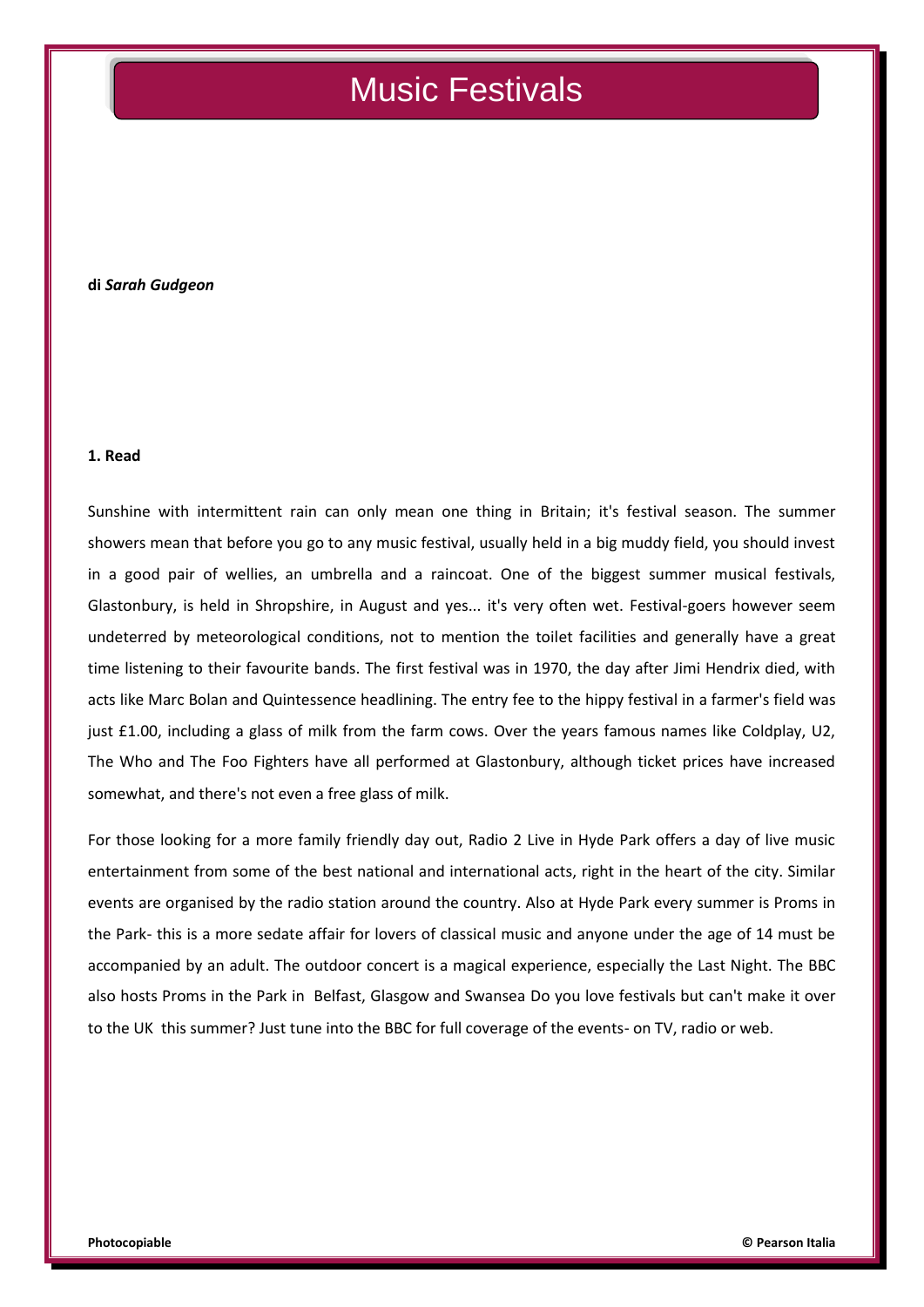## **1. True or False**

- a. Glastonbury is a concert.
- b. You should buy some wellies and an umbrella at Glastonbury.
- c. The performances take place inside a stadium.
- d. People still go to the festival, even if the weather is bad.
- e. Jimi Hendrix died whilst performing at the first Glastonbury Festival.
- f. You can watch Glastonbury on television, on the BBC.

## **2. Create your own music festival.**

Work in groups, choose a venue, the artists you want to headline the event, a date and agree on a price etc. Then, make a poster to advertise the festival.